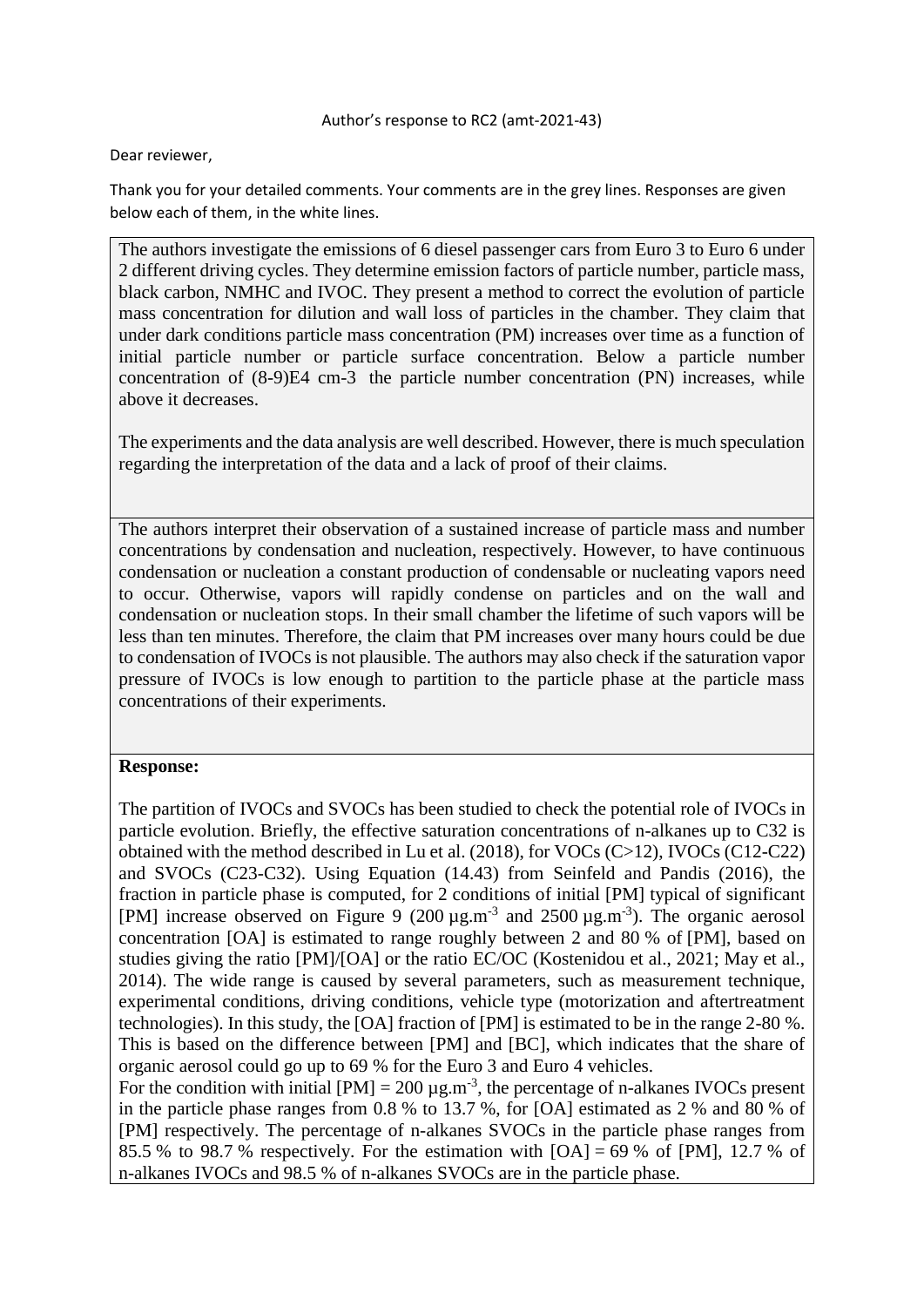For the condition with initial  $[PM] = 2500 \mu g.m^{-3}$ , the percentage of n-alkanes IVOCs present in the particle phase ranges from 6.7 % to 34.0 %, for [OA] estimated as 2 % and 80 % of [PM] respectively. The percentage of n-alkanes SVOCs in the particle phase ranges from 96.5 % to 99.9 % respectively. For the estimation with  $[OA] = 69$  % of  $[PM]$ , 32.7 % of n-alkanes IVOCs and 99.9 % of n-alkanes SVOCs are in the particle phase. These results indicate that at such high particle concentrations, significant fractions of IVOCs

and SVOCs could be present in the particle phase. It indicates that IVOCs can participate in the [PM] evolutions observed on Figure 8 and Figure 9, due to high PM concentrations and presence of IVOCs (Figure 6d) for the Euro 3 and Euro 4 vehicles.

This part was added and discussed in Appendix G.

I agree that the growth over several hours cannot be explained solely by the presence of organic material, which would deposit onto the walls or partition in the particle phase. Other interpretations must be discussed. One of them is the possibility that the walls would play the role of a source of organic material. This hypothesis relies on several studies, which showed that vapor wall deposition was a reversible process (Matsunaga and Ziemann ‡, 2010; Yeh and Ziemann, 2015; Zhang et al., 2015). Walls could therefore play a role of sink as well as a role of source of gas-phase pollutants during chamber experiments (Kaltsonoudis et al., 2019). Zhang et al. (2015) observed evaporation of organics from the walls when the temperature went from 25 to 45 °C. Even though the temperature increase in our experiments is not as high (5 °C on average, due to heat created by instrumentation), the role of walls as a source of organic material might be part of the explanation of PM increase. This is only a hypothesis, and it is not likely to explain alone the PM increase. It might still play a role in the observed evolutions by inducing continuous condensation. Some discussion was added in the updated manuscript.

There are also some issues regarding the PN increase and the particle number concentration threshold. This observation depends on the available instrumentation. The smallest particles they can measure is 14 nm. They do not present the particle size distributions of their different experiments and therefore it is not clear in which cases a nucleation mode is formed. This would happen very fast during injection and there is not a steady nucleation going on as explained above. If an increase of PN occurs, this happens because of coagulation of nucleation mode particles, which produces particles of larger size that become measurable in their SMPS. This is not an increase of PN but the fact, that they did not measure the particles below 14 nm. Thus, the threshold and the time of increase depend on this measurement parameter. The fact, that a growing nucleation mode influences the PN at larger sizes is not a new finding. One should always be aware of it when analyzing such data.

### **Response:**

I agree that continuous nucleation is not a possible explanation for continuous PN increase. Coagulation of nucleation mode particles, initially undetected by the SMPS, is a reasonable explanation. Nucleation mode particles are most likely to be present and have significant impacts when initial concentrations are low (below  $[8-9] \times 10^4$  #.cm<sup>-3</sup>). Above that concentration, they might still be present but without observable impacts on PN evolution. Some discussion was added with Figure 10 to discuss the cases for which nucleation mode particles are likely to be present.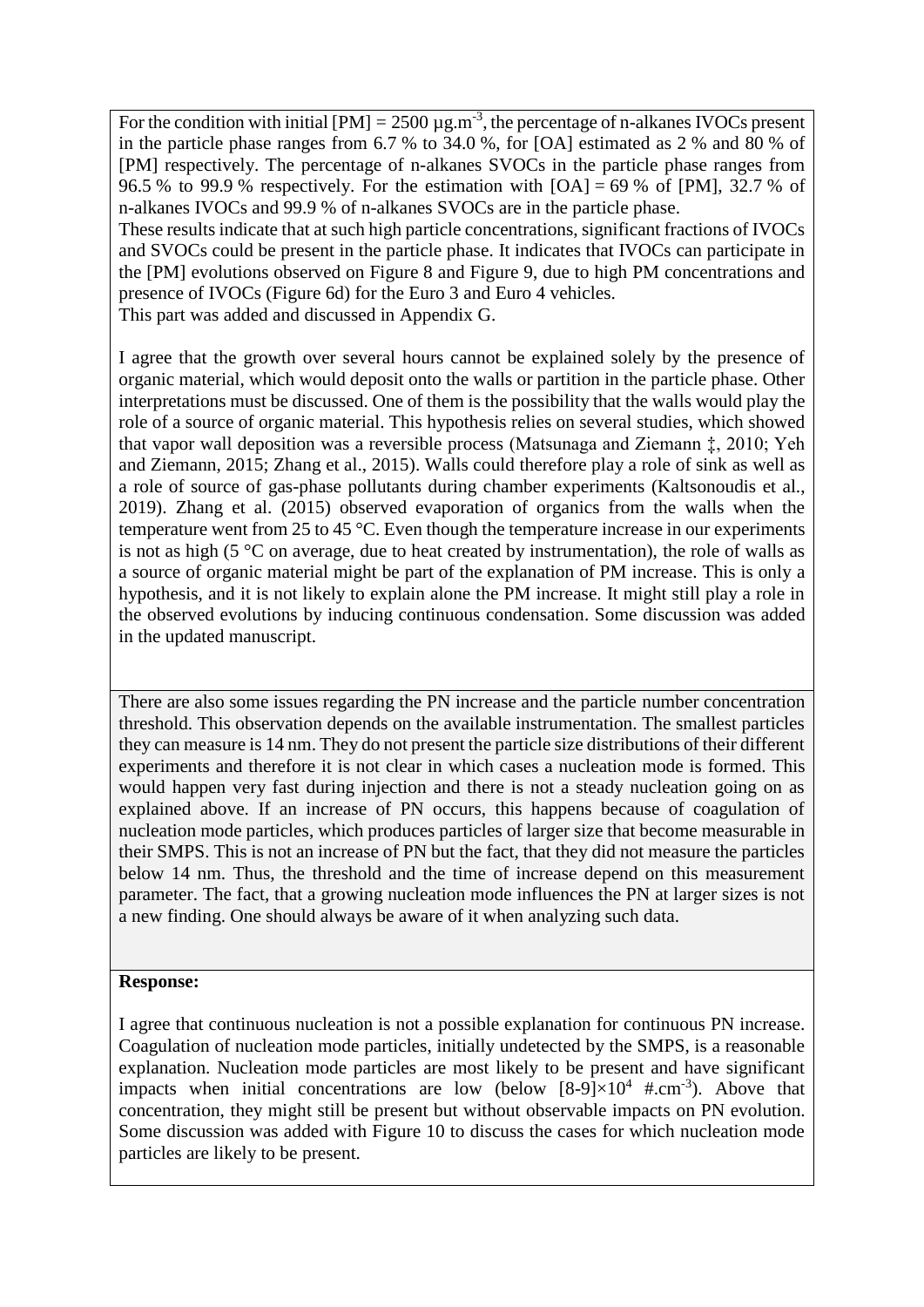Due to this, the interpretation of Figure 11 was thoroughly modified, and the figure was adapted. The PN increase is now clearly presented as an artifact due to the SMPS measurement range. It is not a physical creation of particles, but growth of nucleation mode particles. This enables to discuss the presence of a nucleation mode even though it is not measurable with the current experimental set up. Above the value of  $[8-9] \times 10^4$  #.cm<sup>-3</sup>, coagulation of nucleation mode particles might still occur, but with negligible impacts on PN evolution. Coagulation of the particles in the SMPS range is in those conditions the predominant process explaining the decrease of PN. Therefore, the chamber is well adapted to observation and quantification of the process of coagulation for initial concentrations above this value. As your comment says, the threshold and the time of increase don't represent indicators of physical processes. The time of increase was removed since it has no physical interpretation and has no use for the characterization of the chamber. The threshold value is now described as the value below which nucleation mode particles are likely to have significant effects on particle number evolution. It is also given as the value above which the chamber and experimental set up are suitable for quantification and observation of the coagulation process.

We decided to show these results in the text with the modified Figure 11, because one of the main goals of this paper is also to characterize the chamber. Therefore, detailing the most suitable conditions for the study of a physical process (coagulation) appears to be relevant.

At high PN concentrations when "coagulation prevails" the Figures 11c,d,e show first the expected decrease of PN due to coagulation, which is however after 1-2-h followed by an increase of PN. Do the authors have an explanation for this observation? Are these wall loss corrected PN data? If yes, this would mean the newly developed algorithm could eventually not correctly compensate for the losses.

### **Response:**

The slight increase in the second half of the evolutions could in part be explained by the growth of nucleation mode particles. As discussed on Figure 10c and d, nucleation mode particles could be present in those conditions (high initial PN). It would be relatively small compared to total PN, and would grow slowly by coagulation and/or condensation. This slow growth could explain the slight PN increase observed after a few hours. Also, as time increases, the correction becomes more important, with higher error bars. Taking the error bars into account makes the increase less significant.

The authors need to provide more evidence why PM should grow over hours. Condensable vapors are lost to the walls and it is not plausible how an oversaturation is maintained over hours without production. Thus, the wall-loss correction method could induce such an artifact.

**Response:**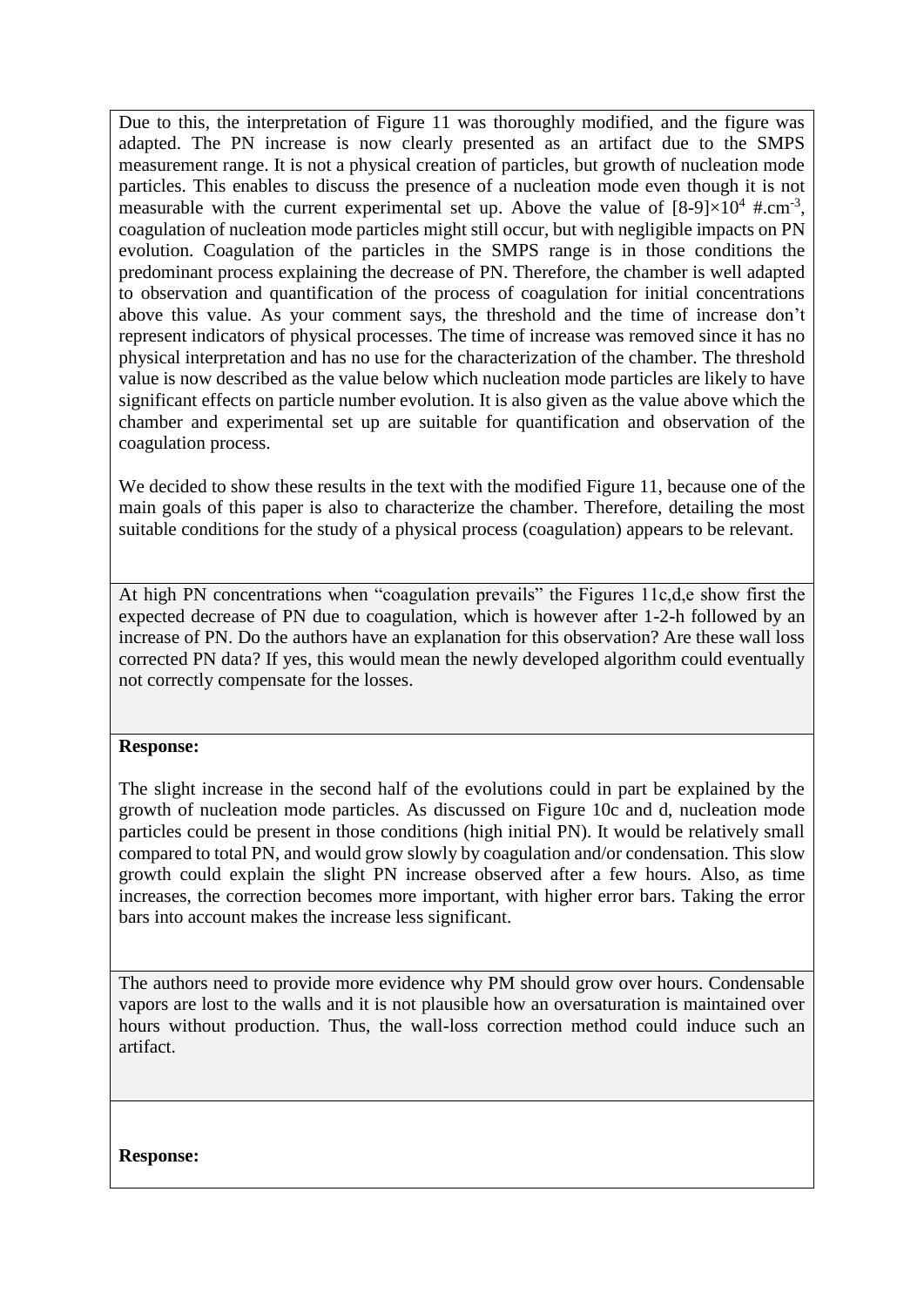Regarding the possible artifact induced by the correction method, we made some verifications to make sure that the observed PM growth was a real phenomenon. We specifically looked at the cycles with the highest increase rates (3 last points on Figure 8, from Euro 3 MW conditions) and the longest increase durations (points on the upper left corner of Figure 9a, from Euro 3 UC and Euro 4 UC and MW conditions). We performed the verifications using the measured (e.g. uncorrected) PM concentrations. It is presented on Appendix F of the updated manuscript. Briefly, for the "rapid" PM increase experiments, measured data also show high PM increase rates. The increase durations are smaller than for corrected PM. This difference is normal considering the fact that leakage and wall deposition would at some point overtake PM growth even though the latter is still occurring. This corresponds to a slight decrease of uncorrected PM, and an increase of corrected PM. It hereby extends the PM increase duration obtained for corrected concentrations. Moreover, for the "long" PM increase experiments, measured PM concentrations show increase durations going up to 355 minutes (Euro 4 MW conditions). The shorter increases are followed by slight PM decreases, with decrease rates smaller than that of BC (by a factor 2.2 on average), until the end of the experiment. This indicates that processes leading to PM increase are present at all times of the experiments. Moreover, for the longer increases, the increase phases are followed by extremely small decreases or constant concentrations. This indicates that PM increasing processes are present during the whole time of the experiment. Overall, the PM increase rates and durations observed for corrected concentrations appear to be due to actual physical processes, and not artifacts induced by the correction method. The figures and discussion have been added in Appendix F of the updated manuscript and in the main text, before Figure 8, to clarify this aspect in section 3.3

More interpretation is needed to explain the observed PM increase. The walls being a source of organic material is not likely to be the main reason. Another possible explanation is the growth of small particles, undetected by the SMPS (as seen for the PN evolutions). This is discussed with the measured PN distribution of 2 cycles with long increases (Euro 3 UC and Euro 4 MW). They show that during the whole experiments, small particles (below 20 nm) are present in significant and almost constant concentrations. They could come from the growth of nucleation mode particles (by coagulation or condensation), undetected by the SMPS before their growth. The reason why the concentration of those particles remains quite steady could be that they increase (by growth of nucleation mode particles) and decrease at the same time (by their own coagulation). This would have the effect of bringing more material inside the detection range of the SMPS, therefore increasing total particle mass during the whole course of the experiments. This explanation would mean that the observed PM increase is partially an artifact (due to SMPS measurement range), and that it might induce an overestimation. Some discussion about this was added in the main text.

Overall, the continuous PM increase observed for the Euro 3 and Euro 4 vehicles can be explained by several complementary phenomena (growth of initially undetected particles, condensation of emitted organics, condensation of organics released by the walls). Three figures and some discussions were added in the updated manuscript (Appendix F, Appendix H, main text) in order to more accurately describe the observed PM evolutions.

Although Figure 5 shows a good correlation between the mean loss coefficients and  $k<sub>BC</sub>$  it is also obvious, but not mentioned, that there is a large off-set. Why does this occur and how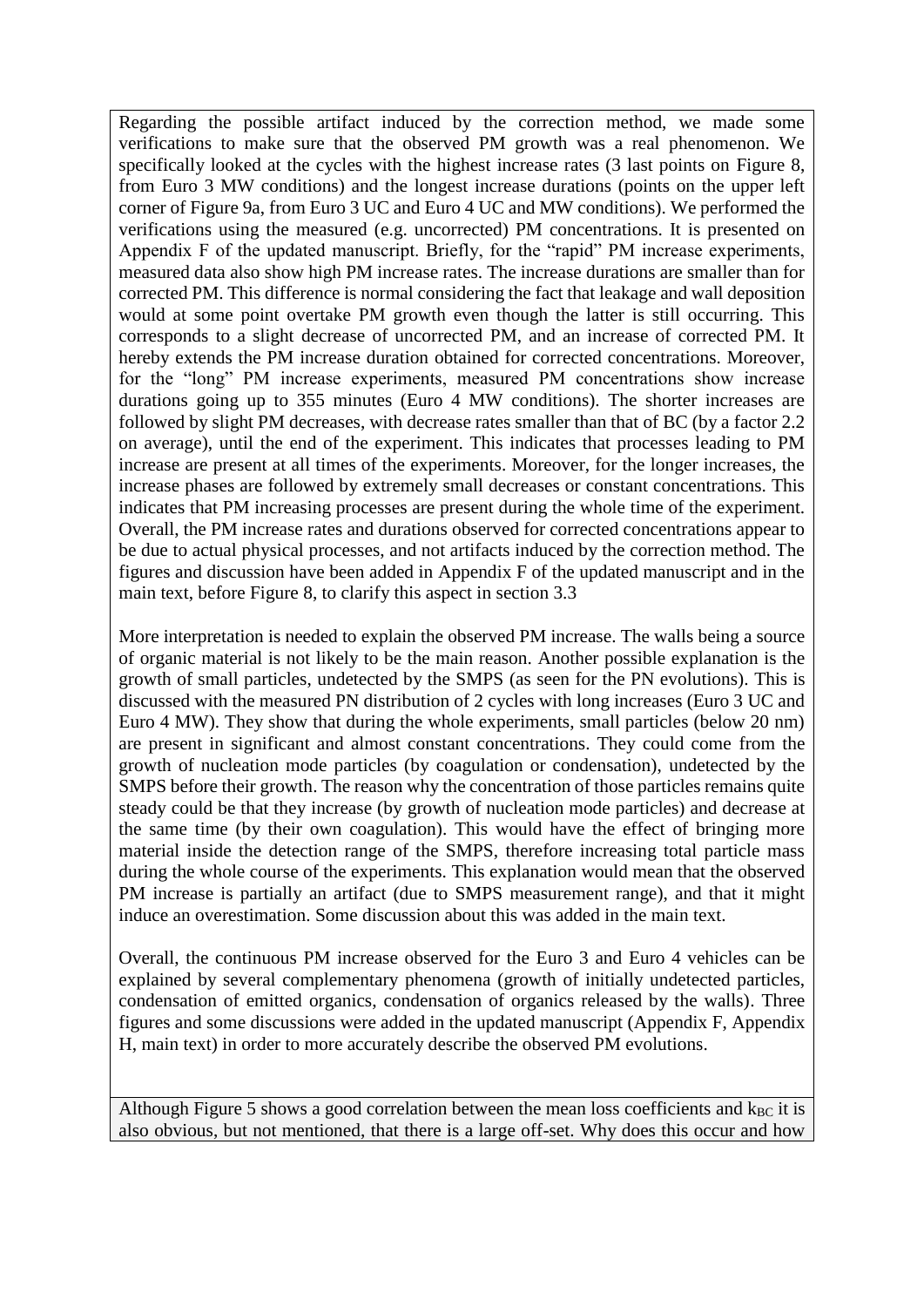does this affect the PM correction? The authors need to show that the PM growth is a real phenomenon and not an artifact from their correction method.

## **Response:**

The off-set of Figure 5 represents the fact that for some cycles the average loss coefficient obtained with the optimized value of  $k_e$ , is slightly higher than  $k_{BC}$ . It reflects the fact that small particles have a higher loss coefficient than the larger ones, and that it impacts the average loss coefficient  $\alpha + \beta_{ke}$ <sup>mean</sup>. In spite of that, the optimized value of k<sub>e</sub> that was taken is that for which corrected PM from steps 1 and 2 match the better. Another value of  $k_e$  could have be chosen, in order to have  $\alpha + \beta_{ke}$ <sup>mean</sup> coefficients and k<sub>BC</sub> coefficients as close as possible. Some tests were conducted on 3 experiments to establish the impact of matching the loss coefficients  $\alpha + \beta_{ke}$ <sup>mean</sup> and k<sub>BC</sub> instead of matching the corrected PM from steps 1 and 2. The tests were conducted on the 2 experiments for which the coefficients  $\alpha + \beta_{\text{ke}}$ <sup>mean</sup> and k<sub>BC</sub> have the worse match (the 2 gasoline on the lower left corner of Figure 5). It results in a PM difference of less than 10 % on average (8.9 and 9.7 % for each test). A test was also conducted on a cycle with higher loss coefficients (the gasoline experiment with the highest value of  $\alpha + \beta_{\text{ke}}^{\text{mean}}$ ). For this cycle, the impact on corrected PM is 9.8 %. These impacts are not negligible, but don't affect the trends observed in section 3.2. Also, due to the sizedependence of the wall losses, the match of corrected PM from steps 1 and 2 seems to be a better indicator than the match of average loss coefficients  $\alpha + \beta_{ke}^{mean}$  and  $k_{BC}$ . Some discussion about this was added in the main text, below Figure 5.

By calculating corrected PM do they use the average loss rate or the size dependent loss rates?

# **Response:**

Corrected PM is obtained using the size-dependent loss rate. The "average loss rate"  $\alpha + \beta_{\rm ke}$ <sup>mean</sup> is never actually applied. It is computed using the size-dependent loss coefficients of each diameter range, which are applied to each particle size bin.

Line 27: "Condensation is 4 times faster when the available particle surface if multiplied by 3". How did the authors calculate this? Is this for a certain particle size?

### **Response:**

This result is obtained using Figure 9a. The group with high initial particle surface has an average initial concentration of  $1.57 \times 10^5 \mu m^2.cm^{-3}$ , with an average time to reach maximum PM of 12 minutes. The other group has an average initial concentration of  $2.40x10^4 \mu m^2.cm^{-3}$ , with an average time to reach maximum PM of 482 minutes. This means that there is a ratio 6.5 between initial surfaces of both groups (instead of 3 as written in the preprint), and a ratio ¼ in the time needed to reach maximum PM. The value was modified, and the explanation of the computation was added in the main text of the updated manuscript.